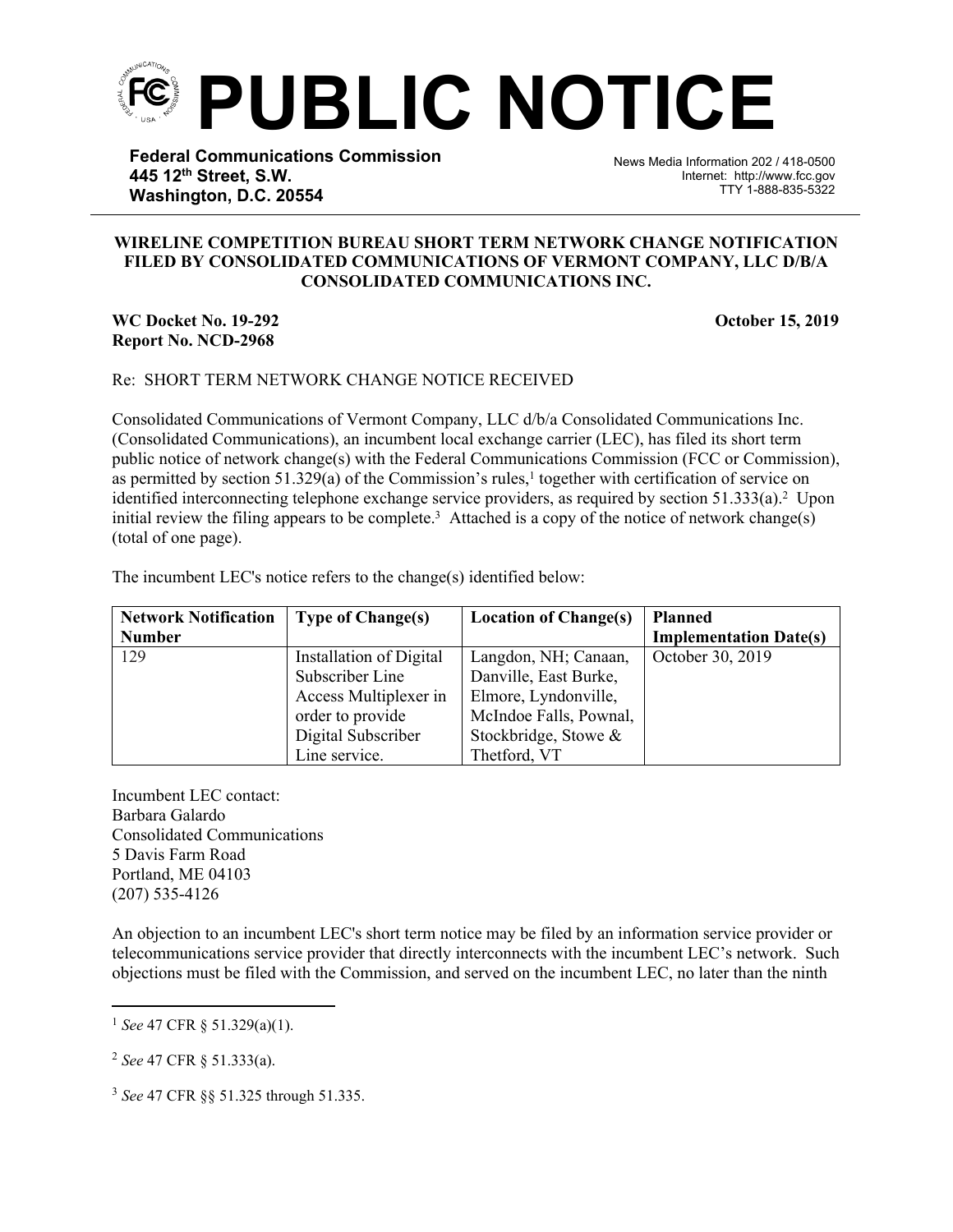business day following the release of this Public Notice.<sup>4</sup> The effective implementation date of these changes is subject to the FCC's public notice period under section  $51.333(b)$ .<sup>5</sup> For purposes of computation of time when filing a petition for reconsideration, application for review, or petition for judicial review of the Commission's decision, the date of "public notice" shall be the later of ten business days after the release date of this Public Notice, or the release date of any further public notice or order announcing final action, as applicable. Should no petitions for reconsideration, applications for review, or petitions for judicial review be timely filed, the proceeding listed in this Public Notice shall be terminated, and the docket will be closed.

Information service providers and telecommunications service providers that directly interconnect with the incumbent LEC's network may file objections, and other interested parties may file comments, regarding this network change notice using the Internet by accessing the ECFS: [http://apps.fcc.gov/ecfs.](http://apps.fcc.gov/ecfs) Filers should follow the instructions provided on the Web site for submitting comments. Generally, only one copy of an electronic submission must be filed. In completing the transmittal screen, filers should include their full name, U.S. Postal Service mailing address, and the applicable docket number. Interested parties also may comment on this network change notice by sending an e-mail to [NetworkChange@fcc.gov.](mailto:NetworkChange@fcc.gov) The subject line of the e-mail must include the correct NCD Report Number or docket number in order for the comments to be considered in conjunction with this proceeding. All information submitted including names and addresses will be publicly available via the web.

Parties who choose to file paper copies must file an original and one copy of each filing. Such filings can be sent by hand or messenger delivery, by commercial overnight courier, or by first-class or overnight U.S. Postal Service mail. All filings must be addressed to the Commission's Secretary, Office of the Secretary, Federal Communications Commission. All hand-delivered or messenger-delivered paper filings for the Commission's Secretary must be delivered to FCC Headquarters at 445 12th Street, S.W., Room TW-A325, Washington, D.C. 20554. The filing hours are Monday through Friday, 8:00 a.m. to 7:00 p.m. All hand deliveries must be held together with rubber bands or fasteners. Any envelopes and boxes must be disposed of before entering the building. Commercial overnight mail (other than U.S. Postal Service Express Mail and Priority Mail) must be sent to 9050 Junction Drive, Annapolis Junction, MD 20701. U.S. Postal Service first-class, Express, and Priority mail must be addressed to 445 12th Street, S.W., Washington, D.C. 20554.

This proceeding is considered a "permit but disclose" proceeding for purposes of the Commission's ex parte rules.<sup>6</sup> Participants in this proceeding should familiarize themselves with the Commission's *ex parte* rules. Persons making *ex parte* presentations must file a copy of any written presentation or a memorandum summarizing any oral presentation within two business days after the presentation (unless a different deadline applicable to the Sunshine period applies). Persons making oral *ex parte* presentations are reminded that memoranda summarizing the presentation must (1) list all persons attending or otherwise participating in the meeting at which the *ex parte* presentation was made, and (2) summarize all data presented and arguments made during the presentation. If the presentation consisted in whole or in part of the presentation of data or arguments already reflected in the presenter's written comments, memoranda or other filings in the proceeding, the presenter may provide citations to such data or arguments in his or her prior comments, memoranda, or other filings (specifying the relevant page and/or paragraph numbers where such data or arguments can be found) in lieu of summarizing them in the

<sup>4</sup> *See* 47 CFR § 51.333(c).

<sup>5</sup> *See* 47 CFR § 51.333(b).

<sup>6</sup> 47 CFR § 1.1200 *et seq*.